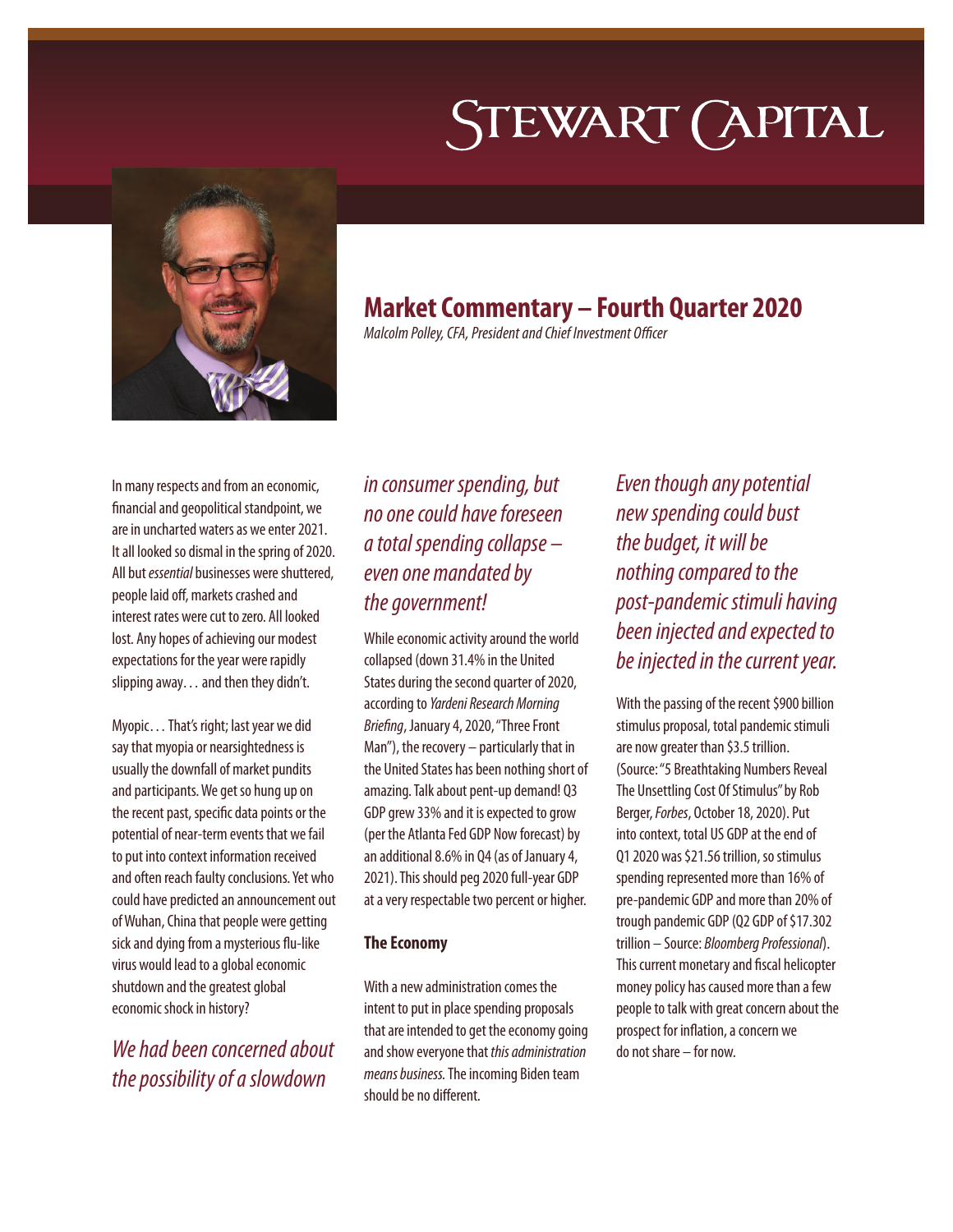So why aren't we currently concerned about inflation? There are a couple of overriding issues that have worked in concert to hold down inflation in the face of both accelerated spending and free-flowing monetary policy actions. The first we visited in last year's end-of-year commentary and have spoken about at length at client events over the past several years: Baby Boomers. Once the largest generation in history, they are past their spending peak and are continuing to slow spending.

Even though Millennials are now the largest generation in history and rapidly increasing their expenditures, because they are not as large a demographic group as the Boomers relative to the size of the total population, they cannot fully offset the decline in Boomer spending.

The second issue we have also talked about in the past and believe will likely be the cause of renewed inflation is the velocity of money.

The velocity of money is the speed with which a dollar changes hands over the course of a given time period. Put another way, the velocity of money is the number of times one dollar is spent to buy goods and services per unit of time, and we are at or near all-time lows (See Figure 1).

Velocity collapsed right along with economic activity in the summer of 2020 and has not recovered, which is surprising given the amount of stimulus that went to the consumer. However, it does prove a point we have been making for some time. If you give money to a demographic that already isn't spending money, they are simply going to save more (or reduce outstanding debts). While it has increased





**Source: Federal Reserve Bank of St Louis FRED Database**

a very modest amount from a low of 1.1X in Q2 to 1.147X in Q3 (Q4 data is not available yet), it is a long distance from its long-term average of nearly 1.8X.

So why are we worried that velocity of money might likely be the cause of renewed inflation? Because that's what the data shows, the percent change in M2 money supply from 12 months prior going back to 1960 (See Figure 2). Those of us that are old enough (Baby Boomers) remember that whenever you got an increase in money supply, inflation ensued. This is because while there was some volatility in the velocity data, it largely stayed bounded in a range from 1.7 to 1.85X. Ergo, with velocity staying constant,

when you get an upward spike in money supply you get inflation.

We can also see why the ultra-tight monetary policies of the early 1990s didn't cause deflation as we had a rise in the velocity of money as an offset. Since its peak in 1998, the velocity of money has been steadily declining. Can it go lower? Certainly, but given that we are already more than three standard deviations from the mean (which includes 99% of all possible results), how much lower can it really go?

Unemployment that was low heading into the pandemic lead recession, and spiked significantly because of the

#### **Figure 2**



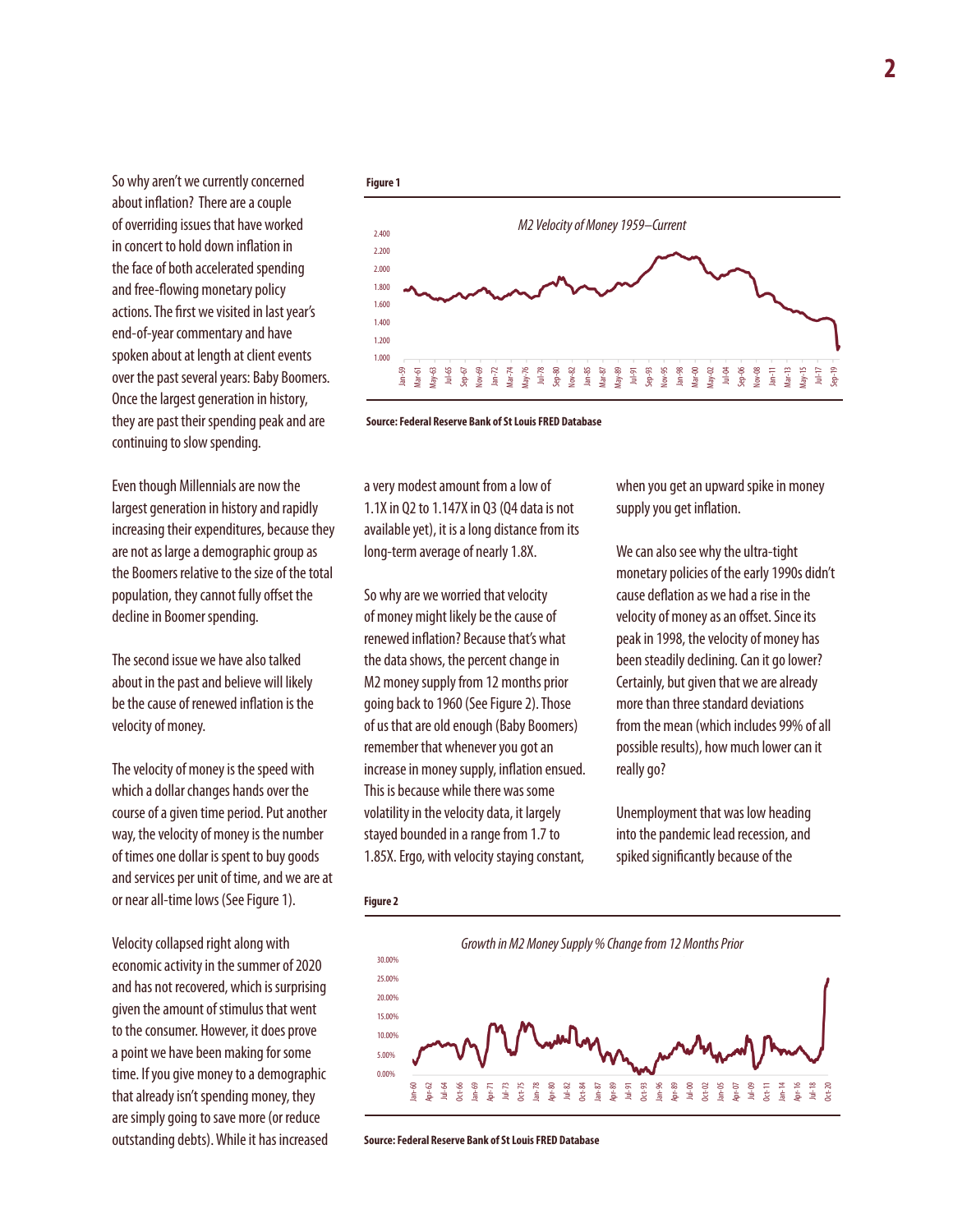shutdowns. While the level of unemployed persons remains unacceptably high, we are encouraged by a few things. First, even though the additional pandemic unemployment payments discouraged some to look for work, the unemployment rate fell rather rapidly from a high of 14.7% in April to its current (November data from the Bureau of Labor Statistics) reading of 6.7%, a level that is close to being in the band considered full employment (4–6% unemployment), but remains dramatically above levels achieved at last cycle's peak unemployment (3.5%).

The other interesting thing is that total job openings never declined below the peak from the 2000–2007 expansion, and only modestly declined from the last cycle peak. In fact, job openings never fell much below 5 million (4.996 million) and have since rebounded aggressively to more than 6.6 million – a level that was not reached until more than five years after the end of the Great Recession.

## *The upshot? Barring negative events or shocks, the economy should be reasonably robust.*

#### **Interest Rates**

We are at zero (on Fed Funds), so how low can it go? Answer, not much. Yes, we said last year that there wasn't much room for price movement within the bond sector and that total returns would be hard to come by that were in excess of coupon, and we were proved wrong. That said, the situation has only worsened as spreads continue to compress. While this has provided excess return for credit products (read non-government bonds), the extreme spread recoveries from the pandemic blowout in early March leave little room for return enhancement in 2021.

We have been following index yield, duration and maturity data over the past couple of years, as the situation is and

**Figure 3**

| Index/Security                            | 5-Jan-21   |                 |                     | 17-Jan-20  |                 |                     |
|-------------------------------------------|------------|-----------------|---------------------|------------|-----------------|---------------------|
|                                           | <b>YTW</b> | <b>Duration</b> | <b>Time to Maty</b> | <b>YTW</b> | <b>Duration</b> | <b>Time to Maty</b> |
| Bloomberg Barclays US TR T-bills 1-3 Mo   | 0.08%      | 0.28            | 0.28                | 1.55%      | 0.16            | 0.16                |
| Bloomberg Barclays 1-3 Yr US Gov't        | 0.13%      | 1.97            | 2.02                | 1.70%      | 1.9             | 1.97                |
| Bloomberg Barclays 1-3 Yr US Gov't/Credit | 0.22%      | 1.94            | 2.02                | 1.70%      | 1.9             | 1.97                |
| Bloomberg Barclays US Corp 1-3 Yr         | 0.48%      | 1.85            | 2.01                | 2.02%      | 1.87            | 2.01                |
| Bloomberg Barclays US Agg Intermediate    | 0.83%      | 3.58            | 4.4                 | 2.07%      | 4.06            | 4.53                |
| <b>Bloomberg Barclays US MBS Index</b>    | 1.24%      | 2.37            | 4.13                | 2.43%      | 4.16            | 4.84                |
| <b>Bloomberg Barclays US Agg</b>          | 1.13%      | 6.25            | 8.34                | 2.23%      | 6.21            | 8.09                |
| <b>Bloomberg Barclays US Tsy</b>          | 0.57%      | 7.27            | 8.53                | 1.73%      | 6.6             | 8.14                |
| Bloomberg Barclays Global-Agg             | 0.83%      | 7.48            | 9.19                | 1.41%      | 7.26            | 8.96                |
| Bloomberg Barclays US Agg Gov/Credit      | 1.08%      | 7.79            | 10.07               | 2.15%      | 7.05            | 9.44                |
| Bloomberg Barclays Global Aggregate Corp  | 1.24%      | 7.43            | 9.85                | 2.15%      | 6.97            | 9.5                 |
| <b>Bloomberg Barclays US Corp</b>         | 1.77%      | 8.86            | 12.38               | 2.77%      | 8               | 11.58               |
| Bloomberg Barclays US Agg Baa             | 2.06%      | 8.84            | 12.73               | 3.10%      | 8.1             | 12.11               |

**Source: Bloomberg Professional**

has been a concern. One of the things we have noted is that YTW has been going down as duration and time to maturity have risen (See Figure 3). This can be directly attributed to massive refinancing activity by corporations that are taking advantage of the rate environment and the fact that investors looking for yield seem to be willing to pay anything and accept any rate to get it. On the downside, rates can't get much lower. Figure 3 is a look at bond indices from the standpoint of yield to worst (TYW), which we can think of as roughly akin to yield; duration, which allows investors to determine how much a bond's price will move with a one percent change in interest rates; and time to maturity (which is self-explanatory). A year ago, interest rates were, on average, about 1.2% higher than they are currently.

With the Federal Reserve reluctant to follow negative rate policy used by central banks in other parts of the world, there is limited appreciation potential remaining. As a result, the best that we can hope for is coupon-like (YTW-like) returns from bonds in the coming year. It also means that the potential for negative returns from bonds becomes an increasingly likely possibility.

#### **Market Overview**

*After looking like 2020 could be a total loss, the economy and markets turned on a dime, and ended the year quite strongly.*

Broad equity markets ended with double-digit returns and bonds ended the year with mid-single-digit returns. We don't expect that to be repeated in 2021,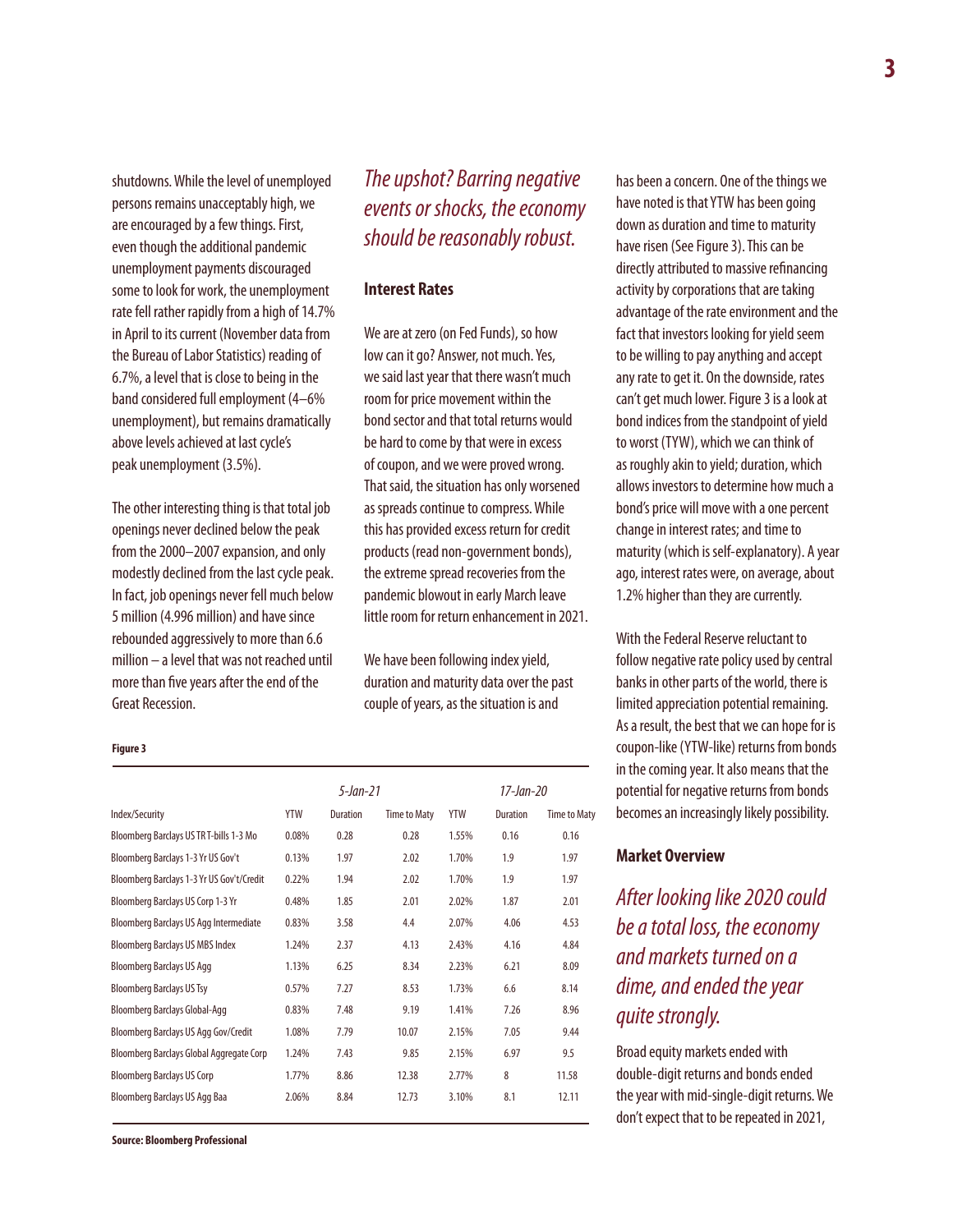as both equity and bond markets looked past immediate short-term, pandemicrelated issues and focused on 2021, which we believed was the correct decision.

*Unfortunately, as is often the case, markets tend to take the future to extremes in terms of its assumptions. We believe that may prove to be the case in 2021.*

There was another issue that we think could come back to bite investors, and it shows up most readily in the disparity between market returns and value returns. That issue is how most indices are constructed. As we wrote in the summer of 2020, most equity market indices are market capitalization weighted. In other words, the larger the company is in market capitalization (number of shares outstanding multiplied by share price), the larger its representation in the index. For example, as of January 5, 2021, the total market capitalization of the top 100 companies in the S&P 500 (representing 20% of all companies in the index) was equal to 71% of the total market capitalization of the S&P 500. The largest names in the index, which tend to be growth names due to the outperformance of growth over value the past decade, are and have been driving index performance. This led to broad indices like the S&P 500 outperforming their value components by nearly ten percentage points! Looking at equity annual return data from Morningstar over the past 25 years, we note that the S&P 500 has only experienced a return differential of this magnitude one other time – the late 1990s. While we are not prescient enough to know if 2021 will

look like 2000, we do not believe that this performance disparity can hold indefinitely – particularly when the average PE of the top 100 companies is more than 50 times earnings.

Fixed income returns, as we indicated previously, were also nicely positive. Like last year, due to the very low interest rate environment, most fixed income returns came from price appreciation. With interest rates as low as they are, and coupons being refinanced downward, we don't expect this relationship (price return outweighing coupon return) will change any time soon.

### **Outlook**

Our outlook for the economic climate in 2021 is fairly constructive. Ongoing COVID surges and the time needed to ramp up and broadly distribute vaccinations will likely mean that the first half of the year's GDP should be less robust than the fourth quarter, and will likely be the low point for the full year. The second half of the year, however, could see a return to more normal economic behavior with the result that full-year GDP growth will likely be about two percent. We also expect that the unemployment situation will continue to improve, albeit at a markedly slower pace, as enhanced unemployment benefits tend to create a dis-incentive to look for work. However, many of the lower-paying service jobs that have been lost in the pandemic likely won't be back – as longer-term trends (working from home, business travel being replaced by virtual meetings, etc.) were accelerated into 2020.

We expect that the unemployment rate will likely get stuck in the low-to-mid six percent area with available jobs continuing to tick higher. This will be due to continued growth in skilled work, both service and manufacturing, as the transition to a knowledge-based economy accelerates. We should also see a continued decline in the available labor pool (those above age 15, not working and not looking for work) as the Boomer generation continues to retire.

## *We are more concerned about 2021 and its investment outlook than any year in our experienced history.*

We are at a long-term macro, secular interest rate inflection point, and the new trend will likely be the wrong direction for those expecting anything approaching normal returns. We agree that rates will remain low for some time, but that simply means bond returns will likely be stuck in a range between zero and very low single-digit returns. The slope of the yield curve will determine how longer-dated bonds do, but any upward movement in the slope (longer-term rates moving higher) will mean negative returns for those longer-dated bonds.

Based on expectations for decent economic growth of around two percent and Fed Funds the should stay in its 0%–0.25% range through all of 2021 (and probably well into 2022), we think that the ten-year Treasury is likely to end 2021 near 1.5% with the thirty-year getting close to 2%. Assuming, at best, stable credit spreads, our expectations are for very low single-digit to low negative single-digit returns for bonds depending on length or portfolio maturity, meaning that bond returns should end the year well below normal.